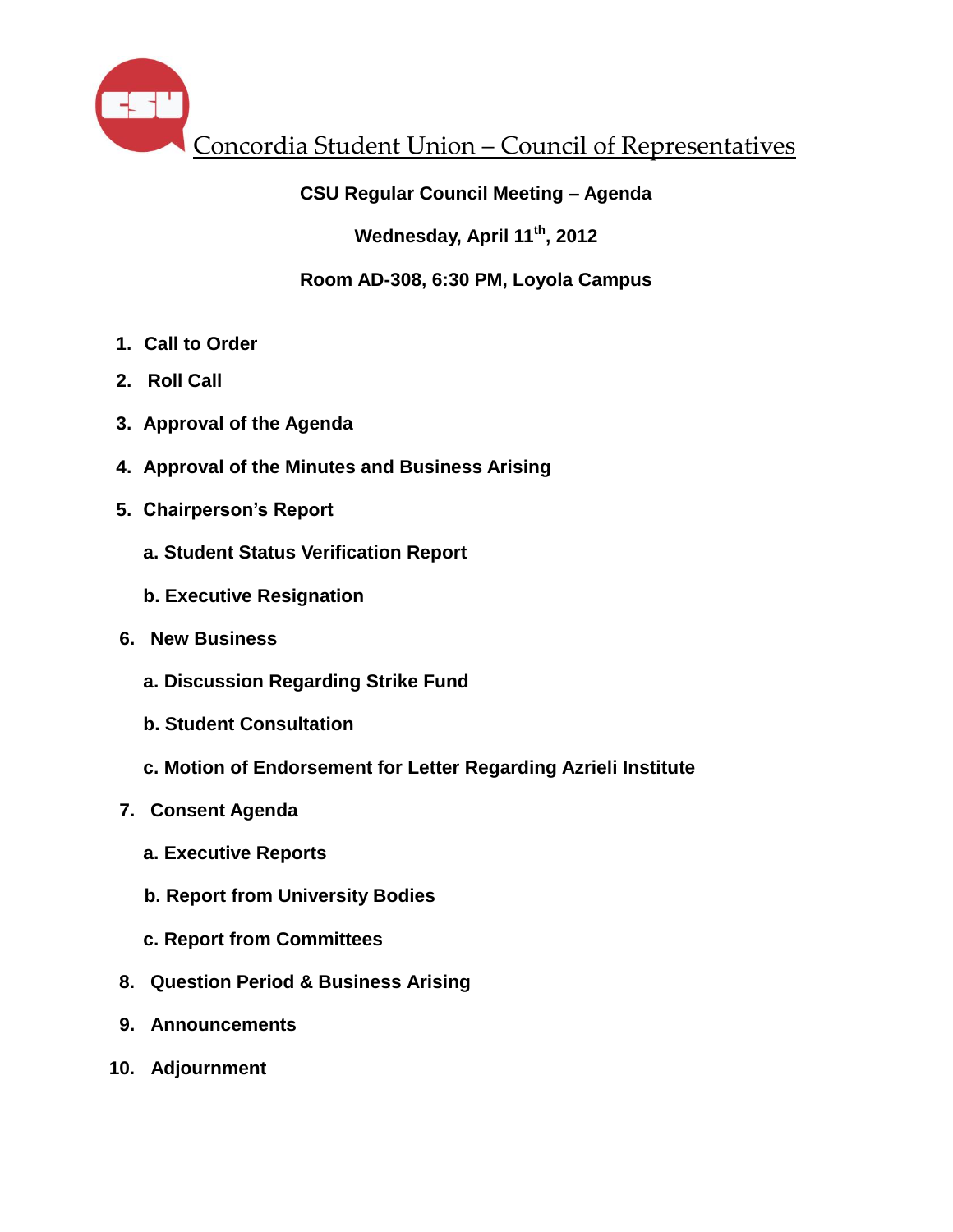

## **CSU Regular Council Meeting April 11, 2012**

# **1. The meeting is called to order at 6:48pm.**

# **2. Roll Call**

Executives:

Lex Gill Chad Walcott Gonzalo Nieto Laura Glover Melissa Fuller Hasan Cheikzan

Councillors:

Irmak Bahar Melanie Hotchkiss Cameron Monagle Simon-Pierre Lauzon Emran Ghasemi Iain-Meyer Macaulay Eva-Loan Ponton-Pham Lina Saigol April Underwood Nadine Attallah Kyle Mcloughlin Ali Moenck Anaii Lee-Ender Renee Tousignant Sabrina D'Ambra

## **3. Approval of the Agenda**

Lex Gill: Remove 6. a) until we hear back from the lawyers. **Chad Walcott**: Seconds.

**Irmak Bahar:** Add a new point 6 a).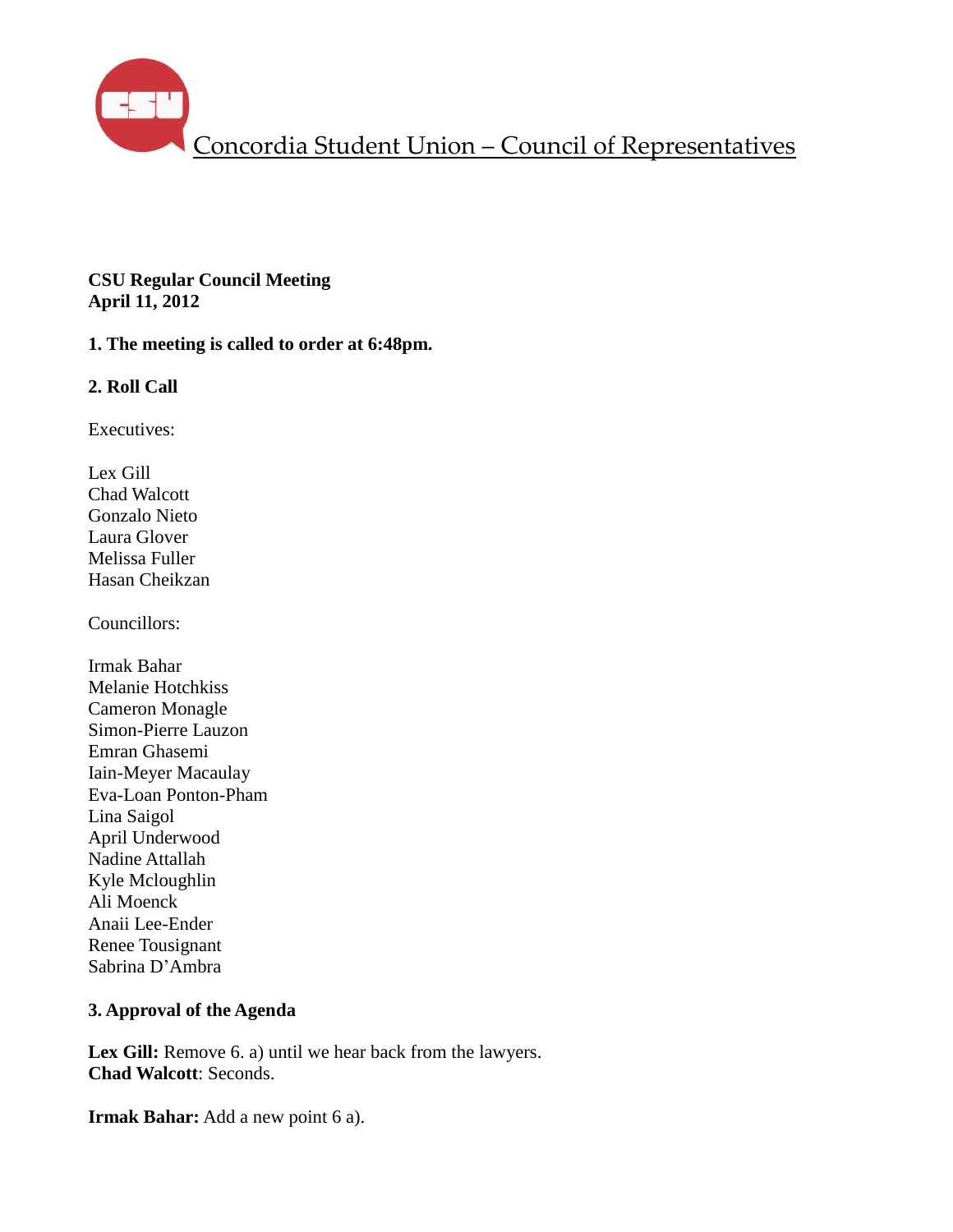

**Eva-Loan Ponton Pham:** Seconds.

**Eva-Loan Ponton Pham:** Under 6 b) Student Consultation **Irmak:** Seconds.

**Simon-Pierre:** Moves to approve agenda **Ali Moenck:** Seconds.

**Vote:** approval of the agenda: unanimous.

### **5. Chairperson's report**

**Chairperson:** Addresses Amer and his response to not being a student. Can't resolve his student status issues, intends to resign.

Lex Gill: Morgan's on a late flight back from Alberta, Jordan is cramming.

**Iain Meyer-Macaulay:** Moves to excuse their absence. **April Underwood:** Seconds.

**Vote:** all in favour of excusing Morgan Pudwell and Jordan Lindsay: unanimous. Irmak Bahar abstains.

#### **b) Executive resignation**

**Cameron Monagle:** Calls for the orders of the day, the Chairperson does not accept it.

**Simon-Pierre Lauzon:** How are we going to deal with knowing her status?

**Cameron Monagle:** Impossible to produce a timeline of student status.

**Simon-Pierre Lauzon**: Right now she's not a registered student? How much time does she need to become a student? Are we going to keep paying her salary?

Lex Gill: We can discuss this in closed session, Morgan wrote a note.

**Irmak Bahar:** Moves to go into closed session. Motion is seconded.

**Vote:** Cameron Monagle opposed, Anaii Lee-Ender abstains. Motion passes.

Open session resumes at 7:09 pm.

**Chairperson:** Secretary and Chairperson positions will be reopened in mid-May.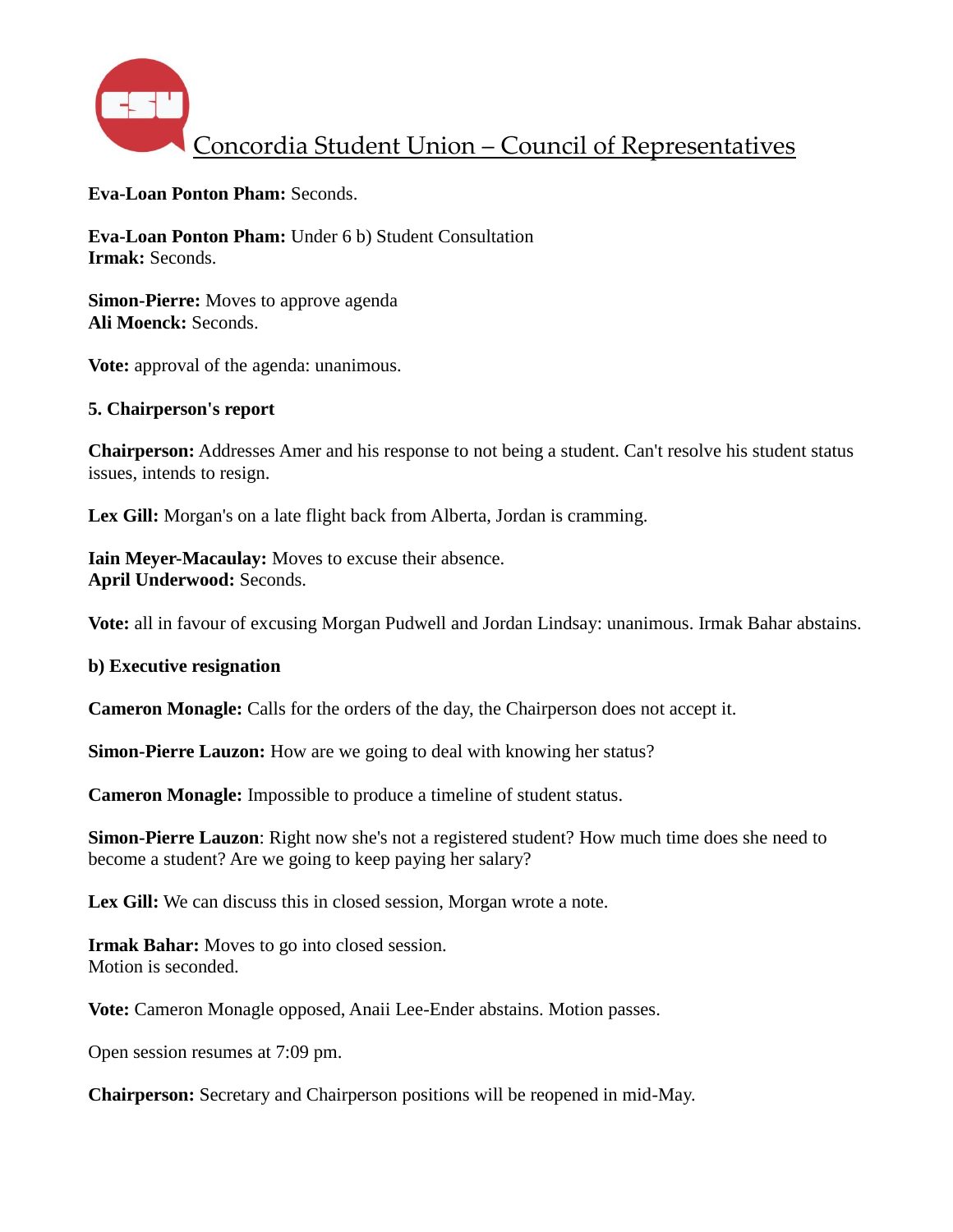

6.a) Discussion Regarding strike Fund

**Chris, student at large:** Is a GUSS member, would like to see an enquiry into how the money is being spent. They are not allowed to use the money to join CLASSE, which allows them to be directly represented on a larger scale. Direct violation of the spirit in which the funding was given.

Lex Gill: Reads motion from previous meeting about the strike fund. Issue is payment to an organization. The CSU can't write a cheque to a person for an honorarium. Requisition system, inappropriate to have the funding go to individuals/wages, can't track the way the money is being spent. Transparency issue. When we wrote this it was never communicated that people intended to use the money for CLASSE membership. We could amend the motion to allow CLASSE membership if Council wants to. Students at Concordia are members of the CSU and the FEUQ. Bizarre for CSU fees to go to another national association without a referendum.

**Irmak Bahar:** Moves to reconsider the original motion. **Eva-Loan Pontom Pham:** Seconds.

**Vote:** All in favour: unanimous, Iain Meyer-Macaulay, Emran Ghasemi, Ali Moenck, Sabrina D'Ambra abstain.

**Irmak Bahar:** BIRFT the strike fund be used to pay membership fees to the CLASSE if the departmental or faculty associations vote to join. **Kyle McLoughlin:** Seconds.

**Simon-Pierre Lauzon:** Since we are only giving a limited amount of funds, are the MA's able to pay the fees when the fund runs out?

**Irmak Bahar:** FINCOM decided to base it on the number of students who vote in favour of a strike. CLASSE membership fee is a one-time only fee.

**Kyle McLoughlin:** The amount given is decided upon by the GA, proposed as a friendly amendment.

**Irmak Bahar:** Considers it friendly.

**Melanie Hotchkiss:** Specify that it could be for CLASSE membership fees and also for participating in the conference fees.

**Irmak Bahar:** Friendly.

Lex Gill: Decision of GA on an amount doesn't override the amount they've been given by FINCOM. Also wants faculty association to be removed from the amendment. It's their responsibility to find the money to do something mandated by the students.

**Irmak Bahar:** Friendly.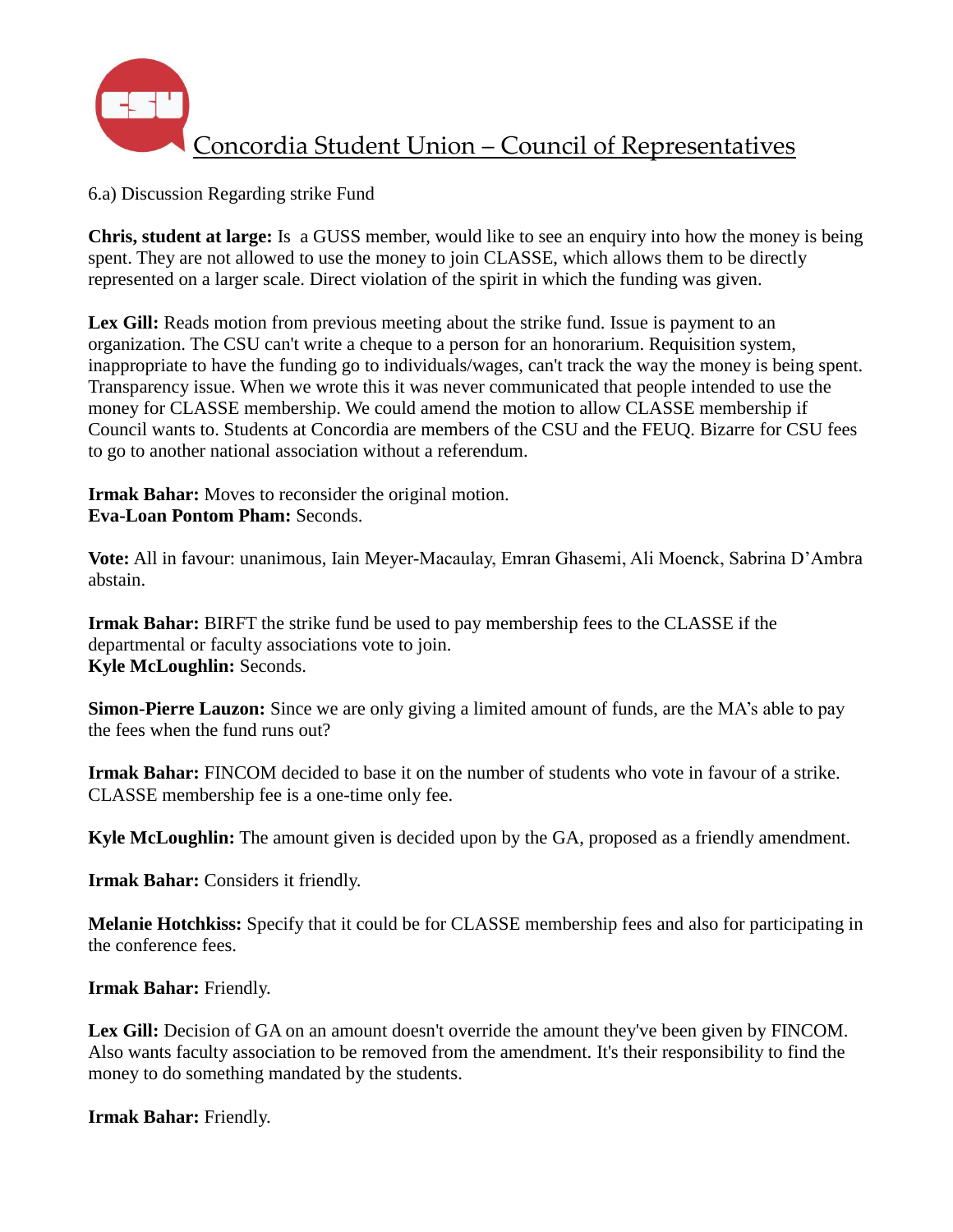

**AJ West:** This money is intended to go to the strike- could someone not come and complain about lack of support for tuition increases? No opportunity to use money towards their own association.

**Irmak Bahar:** Can make the same argument for every penny every spent fighting tuition increase?

**Eva-Loan Pontom Pham:** For the first time in Concordia's history, a clear mandate has been given to join the CLASSE. We need to be good student representatives and support this clear mandate.

**AJ West**: Hopes that a subsection of JMSB doesn't decide they want to organize against the strike movement.

**Irmak Bahar:** Let's not generalize student's political beliefs based on their faculty.

**Cameron Monagle:** No one is striking for the hikes. Doesn't think AJ's fear is valid.

**Nadine Atallah:** Suggestion: can we send representatives to observe without actually paying the membership fees?

**Chris, GUSS:** Has observed, followed due diligence. Best chance for GUSS to be represented in the most democratic way possible would be to go through the CLASSE, not the FEUQ.

Lex Gill: You should ask the CLASSE for a breakdown of how the money is being spent.

**Irmak Bahar:** Calls question

**Vote:** all in favour of calling the question: unanimous, Sabrina D'Ambra abstains.

**Vote on amendments:** unanimous, Emran Ghasemi and Ali Moenck abstain.

**Cameron Monagle:** CSU money goes where the students want it to go. We have to represent what students want.

**Irmak Bahar:** CLASSE operates on direct democracy. Everything is up for debate at GA's, delegates then go to CLASSE conferences. They have to abstain from any vote that hasn't been voted on the individual GA level.

**Chad Walcott:** What gave you the impression that the money could be used to join CLASSE?

**Chris, GUSS:** The methodology with which it was presented. The general impression was that it could be.

**Andy Filipowich:** They don't exist on their own, they exist through Faculty Associations. Is this even legal?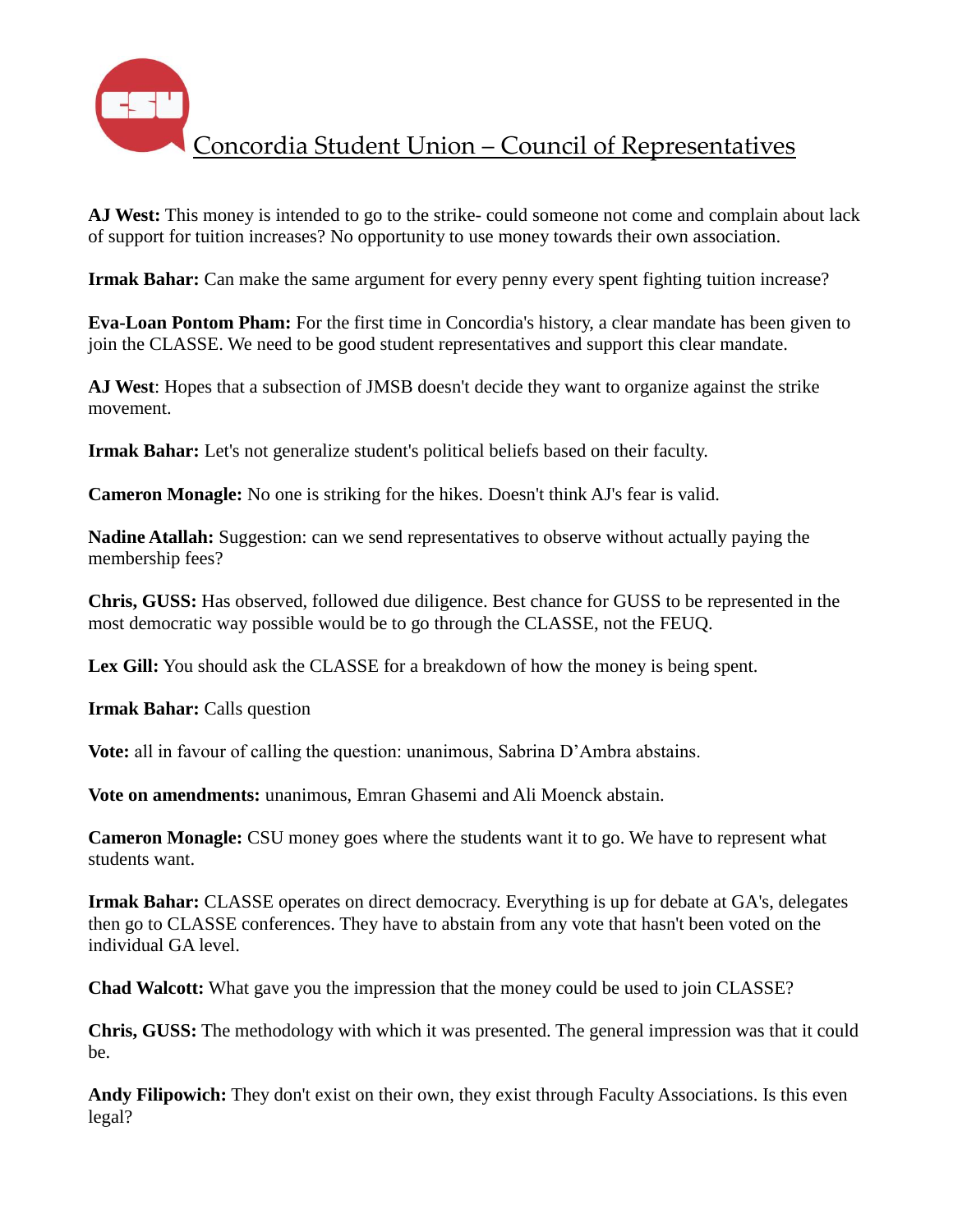

**[Cameron Monagle:** Calls the question. **Kyle Mcloughlin:** Seconds.

**Vote:** unanimous, Melanie Hotchkiss opposed.

**Vote** on motion as a whole: 11 in favour, Sabrina D'Ambra, Emran Ghasemi, Ali Moenck, Iain Meyer-Macaulay abstain.

6. b) Student Consultation Eva-Loan Pontom Pham:

WHEREAS we are FEUQ members,

WHEREAS hopefully the FEUO will soon sit with the other national student associations to negotiate with the government,

WHEREAS we need to be consulted and have our voices heard on the government's proposition,

BIRT a Special Council Meeting be called upon such notice of the government's proposition,

BIRFT our request will be duly brought to the FEUQ by the CSU executive,

BIRFT the CSU executive demand that the FEUQ also refrain from making a decision until this Special Council Meeting,

BIRFT that this Special Council Meeting be widely publicized so that students can attend in mass, that there be 48 hours' notice given for this meeting, that student reps from departments on strike be specifically invited, and that even though it does not fulfill notice requirement by-laws it will be binding upon the executive.

**Irmak Bahar**: Seconds.

**Eva-Loan Pontom Pham**: As members we need to be consulted. It will be a huge decision made on our behalf. Normal for us, as members, to be consulted.

Lex Gill: Comfortable changing the notice requirement to 48 hours.

**Nadine Atallah:** Can we specifically ask the departmental associations who are striking to send representatives to this council meeting and give them rights on council?

Lex Gill: They have permanent speaking rights as students anyway.

**Eva-Loan Pontom Pham:** Friendly.

**Irmak Bahar:** Is it possible to give them voting rights?

Lex Gill: We're getting further away from a binding council meeting. Wants this to have some sort of legal ground.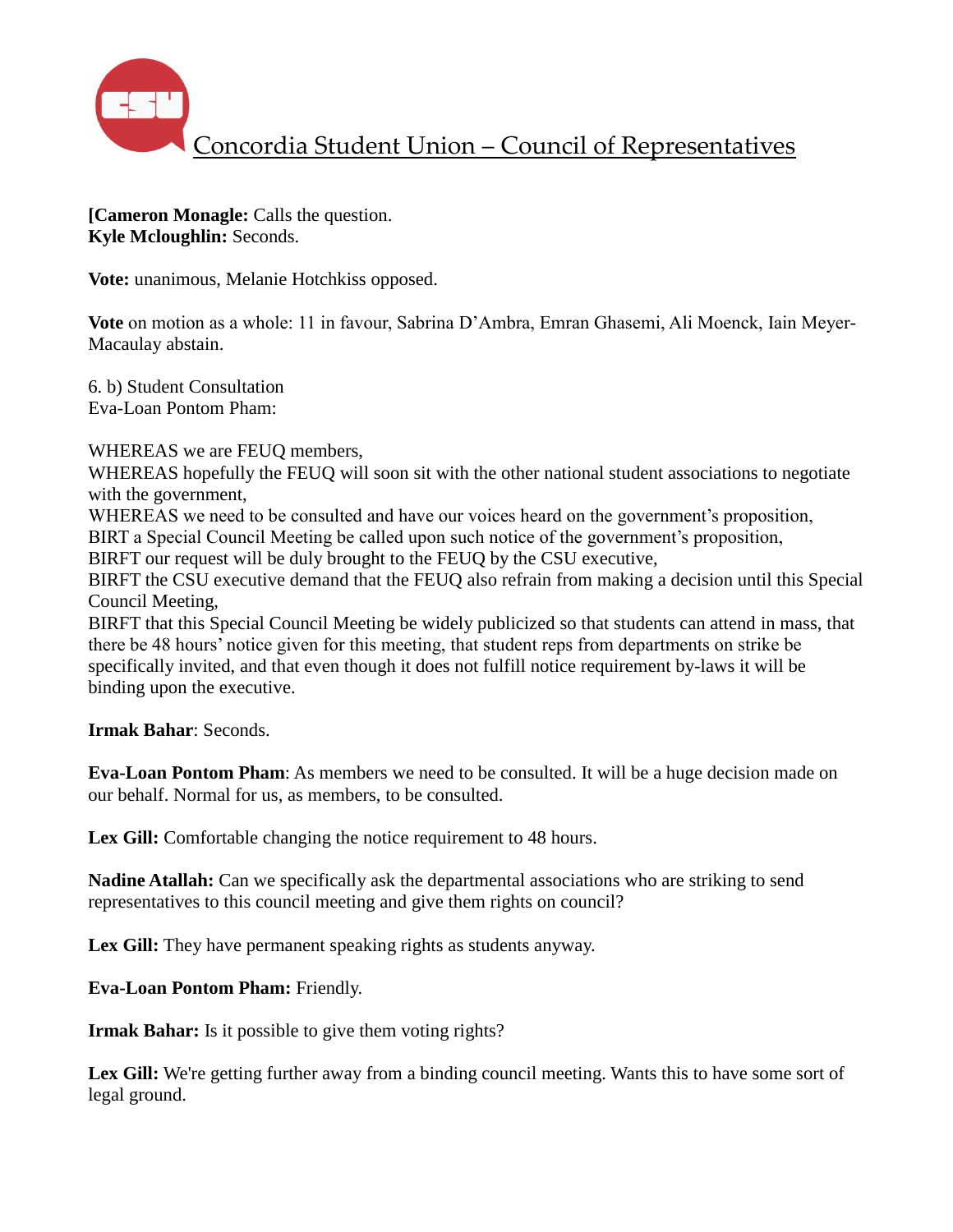

**Irmak Bahar:** Rescinds her amendment.

**AJ West:** Isn't there a clause about the FEUQ not voting until we've had the meeting?

Lex Gill: They would probably act in good faith and let us consult out members.

**Vote:** All in favour: passes unanimously.

Motion of endorsement of letter

**Kyle Mcloughlin:** Reads letter and motion. **Iain Meyer-Macaulay:** Seconds

**Kyle Mcloughlin:** This letter was brought forward by members of community, mix of faculty and students on campus. Not sure whether Hillel was contacted, doesn't believe it has been. What they're asking for is totally reasonable.

**Lex Gill:** Israeli Institute for Israel Studies- 5 million dollar donation to the school so that this could be created. Largely an issue of the privatization of education and not geopolitics. An individual can donate money to ensure that an academic route be taken. There are very few academics in this institution, mostly activists. Not to do with politics of the Middle East, more to keep this an academic institution.

**Irmak Bahar:** Concerns about institution's academic integrity. Exam was just cancelled, Academic integrity of this university is in question.

Vote: All in favour: unanimous, Emran and Renee abstain.

## **Consent Agenda**

## **a) Executive Reports**

Lex Gill: gives synopsis of her exec report, which will be sent out to council in the next few days. Arrangements regarding student centre fund. Stable financial management by the end of the year. Fine balance between speaking on behalf of people striking and the ones who aren't, would like feedback.

Received 0 emails about the min agreement, so she forwarded nothing to the FEUQ.

**Nadine:** We had talked about an exec coming in, recieving a proposal from the university, and just signing it. We wanted to put procedures in place to stop that from happening.

Lex Gill: 4 things: Student centre fund, Student space legal contingency and access to education fund, contract with university for building and management of a student centre building, issue of management of the money itself, also an issue of how those funds are dispersed. Looking into creating a trust arrangement so that people external and internal to the union would need to sign off on that the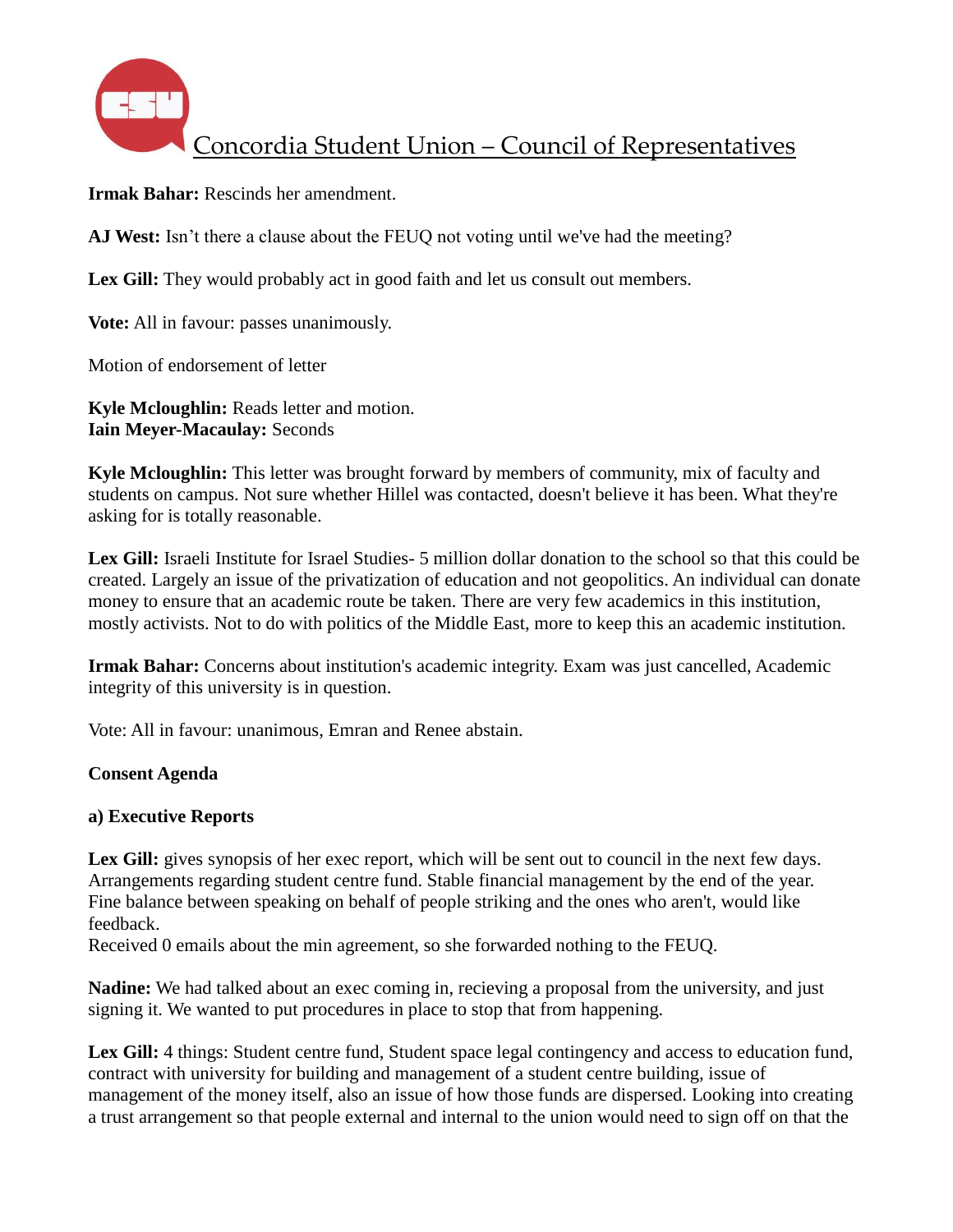

money was being spent in accordance with the bylaws of the csu. Protecting the money is as many ways as possible, while using it in a way that students have voted on. Intention of the fun. Can't just go and sign an agreement with the university for a student centre.

**Gonzo:** We had a unanimous vote in September, realistically the university wouldn't be able to purchase a building with a legitimate, well-thought out plan.

**Nadine:** Is Council supposed to motion to call an AGM?

Lex Gill: Yes, will take care of that later on in the meeting.

**Melanie:** Question for Gonzo. Student Space Survey: in his report is says the questions for the survey were already submitted to the marketing company. When will this actually happen?

**Gonzo:** hirings are done, paid 2/3's of price, web survey needs to be programmed, surveys physically produced. Earliest end of next week or the week following.

**Melanie:** Students in certain departments are on strike. How many people are you looking to get to do the survey?

**Gonzo:** Took a multi-pronged approach for this reason. Being done in 2 parts: 2 surveyers are going to be present on campus doing face-to-face surveys. QR codes on posters around the school.

**Nadine:** Question for Melissa. Rate your landlord website. Having trouble funding the website. Have we found a solution to that?

**AJ West:** Nothing is happening right now, Mel is already working on it.

**Melissa Fuller:** you probably heard this before AJ and I realized that we were both doing things without communicating with each other. CSU general website is also currently being redone, trying to decide if everything will be put together. In terms of funding, not at that point yet, she's not particularly concerned.

**Gonzo:** We now have a Yoga Club.

**Simon-Pierre:** You said you were working on sustainable policies, what are they?

**Laura Glover:** Sustainability committee has been working on a live document since December. Our goal is to present a new document at our next meeting. REva-Loan Pontom Phammping Annex E.

# **b) University Bodies**

**AJ West:** Went to a BoG FINCOM meeting, talked about if we could look into what if tuition is frozen, Fred Lowy's response was "well it won't be," right after the Town Hall. The next meeting is April  $19<sup>th</sup>$ .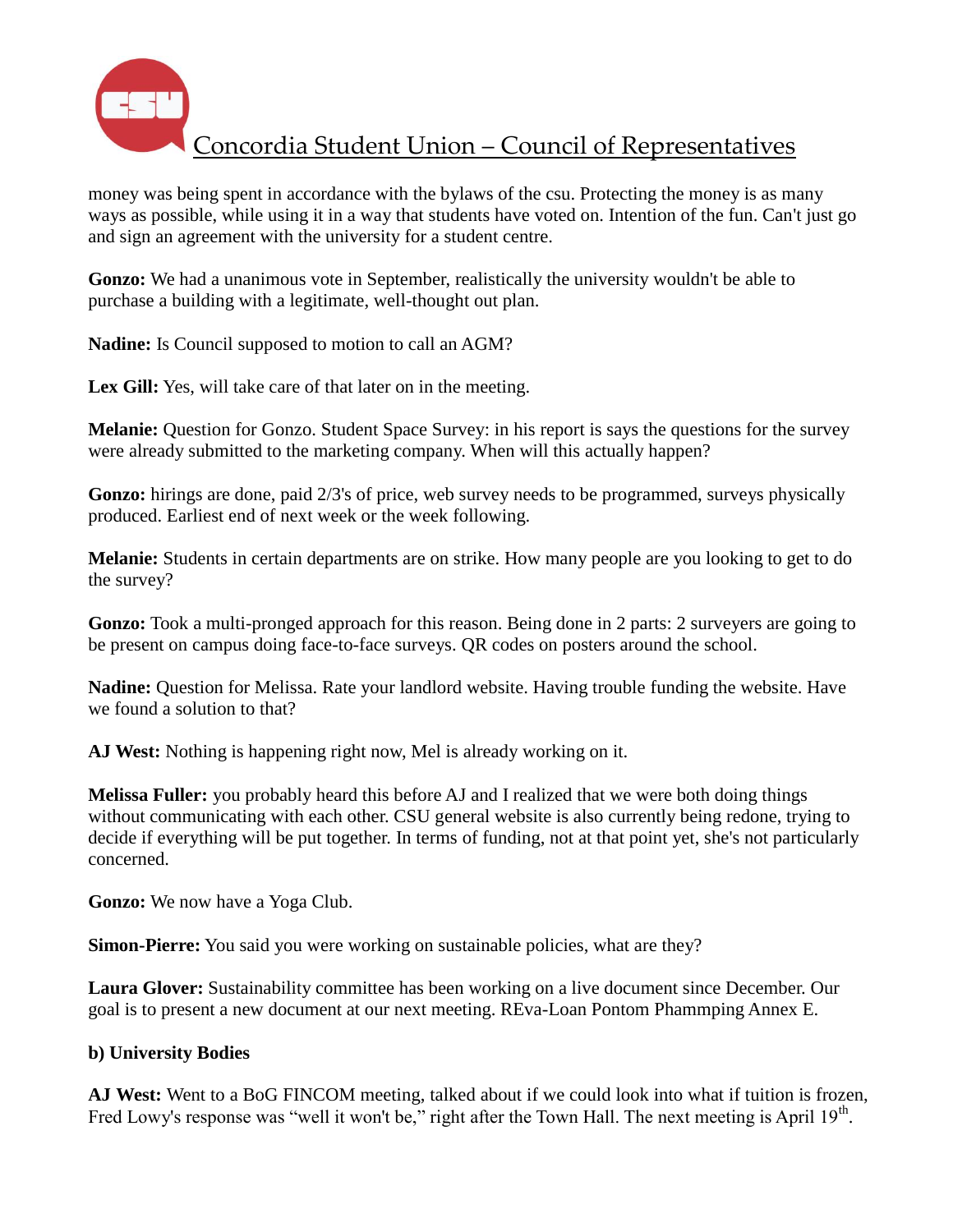

Encouraged everyone to bring cameras again.

Lex Gill: Has been consistently asking this question.

**AJ West:** Basically they said they'd go into deficit.

**Chuck Wilson:** Same story on Senate.

### **c) Committees**

**Nadine:** Library Committee. End of year report for library services committee is online library.concordia.ca. Tonight there's an ASFA midnight breakfast, it's collaborating with it. Chair painting, a box with papers about why you love the library. Installed plug, new chairs, shelving system for Vanier, moving things from DT for more study space, on track for a fifth floor. Open source initiative.

**AJ West:** Also, to clarify, the committee didn't spend CSU money on compact shelving. Paying to create the space that will exist after everything is moved. Renovating everything- green walls. Open source- stay tuned.

**Emran:** Impressed by what they've achieved so far. Question is: do you have anything planned in regards to the noise problems?

**Nadine**: If you send emails to the librarians they would be happy to respond.

**Gonzo:** Fifth floor: Where are the current things that are up there going? Also is there a projected date?

**Nadine:** I don't think they've gotten that far in their plans yet. Don't have a date yet. Study groups (10- 12 students), furniture arranged in such a way that you can visualize

**Cameron:** Nearing end of year, exciting projects coming out of this fund. Would it be reasonable to ask members of the committee to present a budget and a justification for why it's not an operational expense? See if there's a possibility to figure out a way to justify why it's being spent on a larger range of services than what students voted for. What are our current financial obligations?

**Nadine:** It was created for more than just 24 hour access. We are under budget. Collection will end on its own, in a matter of a couple of years we will stop collecting these fees.

Lex Gill: Wants to move on in the agenda.

**Emran:** If you're looking for people to help out, expresses interest.

**Simon-Pierre:** the student who was assaulted was a McGill student, we're considering suing the admin?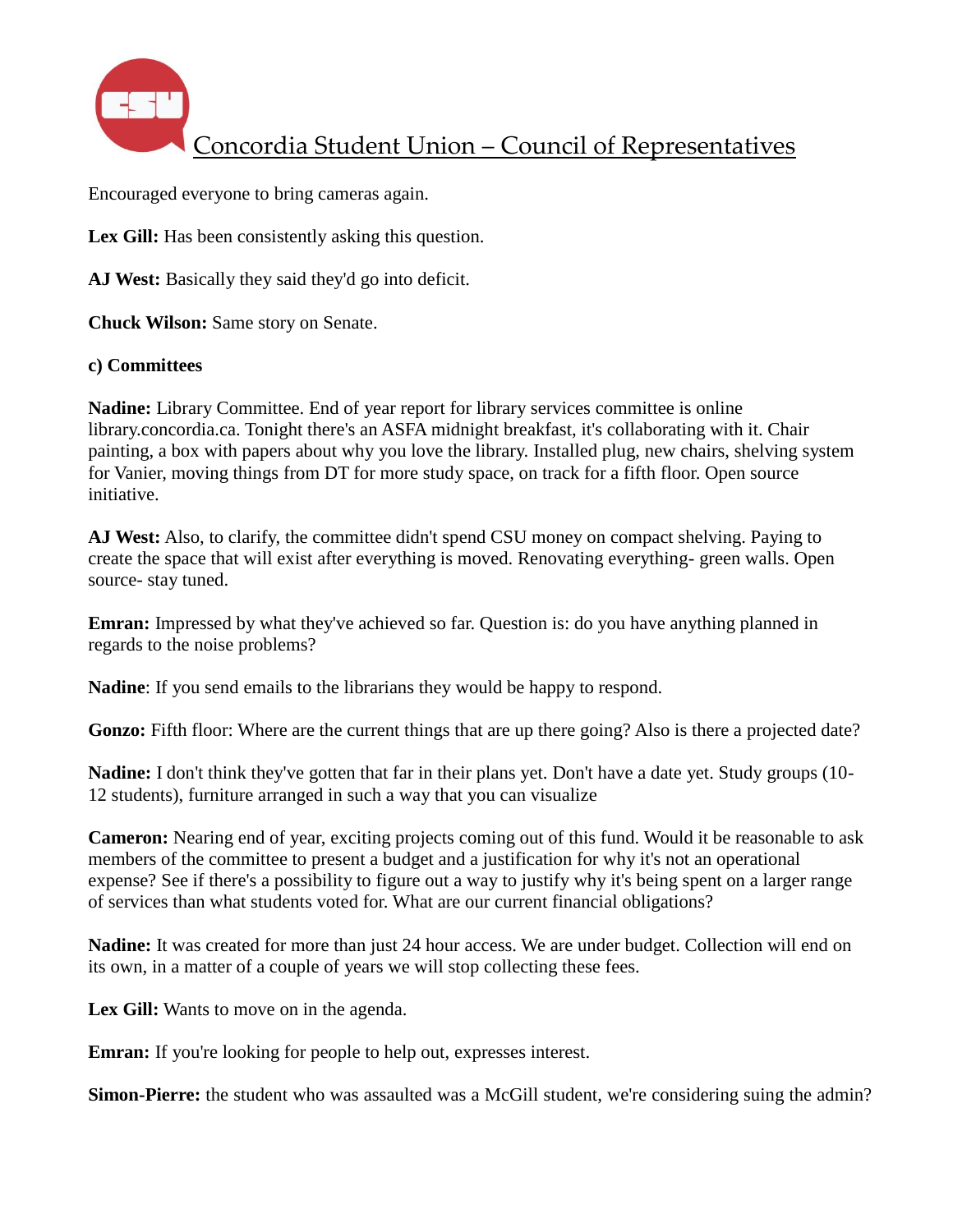

**Chad Walcott:** Issue with us taking issue with that incident, we found out it was a mcgill student after the fact. We're going to look into violations outside of the assault itself. Safety as opposed to intimidation on campus.

**Lex Gill:** They have the responsibility to abide by the relEva-Loan Pontom Phamnt laws and regulations for security conduct. The CSU is not acting as the girl's representative, but we are in a position to support her.

Lex Gill: CUSA report. Reggies closed early this year. We're savings something like \$17 000.

**Melanie:** Wondering, why is it that the employees barely got any notice? Couldn't have been a spontaneous decision. This year we had labour negotiations with our workers, hypocritical for us to have barely given any notice to employees at the bar.

Lex Gill: not going to speak publicly about HR issues, not appropriate. If want us to arrange a CUSA meeting to discuss we could do it.

**Melanie:** It came out of left-field.

Lex Gill: The performance of Reggies has not been good for a long time, it didn't come out left field. The board made the decision to close slightly early after 2 meetings about the appropriate way to do that. Wasn't done hastily, there was a thought out process. It can be discussed privately.

**Emran:** Is Reggies open in the summer?

Lex Gill: No, unless for a special event.

**Laura:** Thanks Events Committee because she wasn't able to make it to the last cultural night and they did it themselves.

# **Question Period**

**Irmak Bahar:** Call out. University is continuing to ignore the strike going on at Concordia at various levels. Concerning for various reasons. Right now, because the university is in denial, students have been given two options: fail or take incompletes. Some students have missed almost 40% of class. Precedent in the province is to care about the academic integrity to make up class time. Concordia is not doing this, are giving credit for classes that have not been completed. How much does our institution value class time? Invites people to consider what a semester cancellation would look like. Crunch time for everyone, but important for council to be aware of its role as advocate for students.

**Gonzo:** Yesterday Lex Gill did an awesome interview on CBC, calls her out on the fact thatshe did a great job.

**Iain:** Respond to what Laura said before, all throughout this year Laura did a great job at keeping